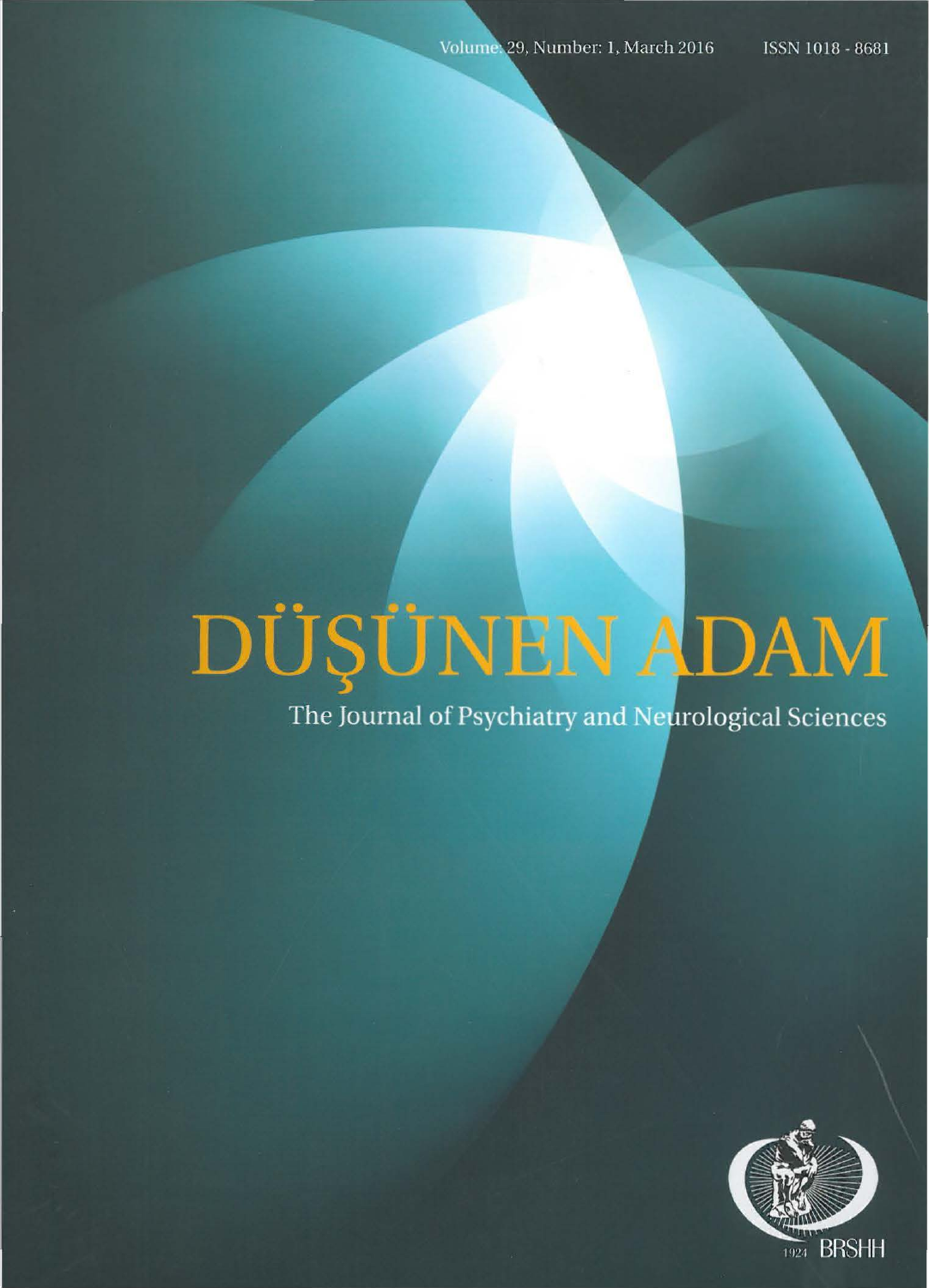### DÜŞÜNEN ADAM The Journal of Psychiatry and Neurological Sciences



Volume: 29, Number: 1, March 2016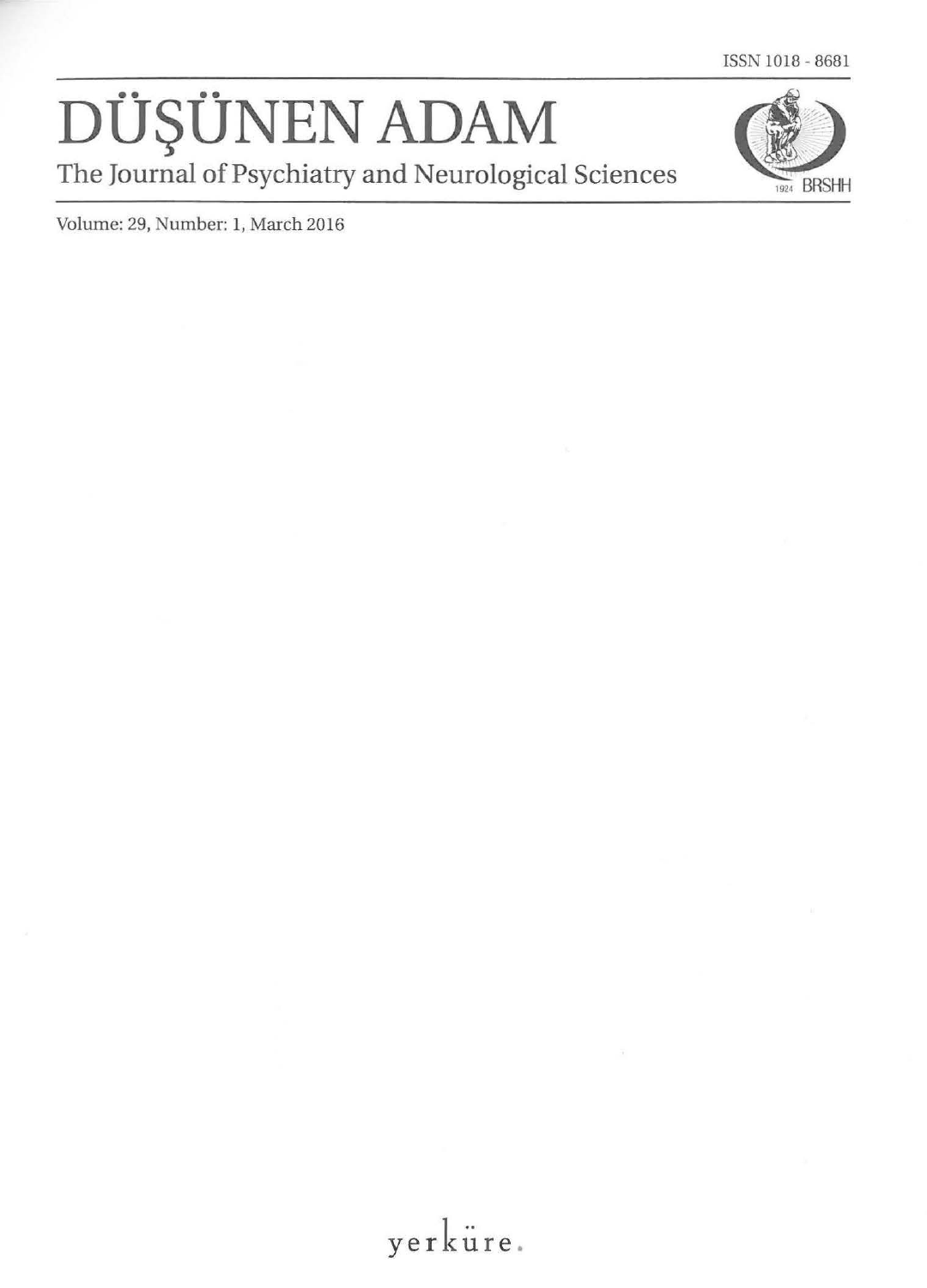## $DÜSÜNEN ADAM$

#### **The Journal of Psychiatry and Neurological Sciences**

#### Volume: 29, Number: 1, March 2016

#### Editor / Yayın Yönetmeni

Ciineyt Evren, Assoc. Prof., M.D. Department of Psychiatry, Bakirkoy Training and Research Hospital for Psychiatry Neurology and Neurosurgery, Alcohol and Drug Research, Treatment and Training Center (AMATEM), Istanbul, Turkey

#### Associate Editors / Yardımcı Yayın Yönetmenleri

Murat ilhan Atagun, Assoc. Prof., M.D.

| Kürsat Altınbas, Assoc. Prof., M.D.        | Department of Psychiatry, Canakkale Onsekiz Mart University, Canakkale, Turkey                               |
|--------------------------------------------|--------------------------------------------------------------------------------------------------------------|
| Suat Küçükgöncü, M.D.                      | Department of Psychiatry, Yale University, Connecticut Mental Health Center, New Haven, CT, USA              |
| Müge Bozkurt, M.D.                         | Department of Psychiatry, Bakirkoy Training and Research Hospital for Psychiatry Neurology and Neurosurgery, |
|                                            | Alcohol and Drug Research, Treatment and Training Center (AMATEM), Istanbul, Turkey                          |
| Ercan Dalbudak, Assoc. Prof., M.D.         | Private Practice, Ankara, Turkey                                                                             |
| Editor for Statistics / Istatistik Editörü |                                                                                                              |
| Serhat Citak, Assoc. Prof., M.D.           | Department of Psychiatry, Istanbul Medeniyet University, Istanbul, Turkey                                    |
| Linguistic Editors / Dil Editörleri        |                                                                                                              |
| Samet Köse, Assoc. Prof., M.D.             | Department of Psychiatry, University of Texas Medical School, Houston, TX, USA                               |

Department of Psychiatry, Yildirim Beyazit University Medical School, Ankara, Turkey

#### International Advisory Board / Uluslararası Danisma Kurulu

Michael Bauer, Prof., M.D., Ph.D. Ross J. Baldessarini, Prof., M.D. James Bell, M.D. Istvan Bitter, Prof., M.D., Ph.D. Wim van den Brink, Prof., M.D. Martin Brüne, Prof., M.D. C. Robert Cloninger, M.D. Nick Craddock, Prof., M.D., Ph.D. Serdar Dursun, Prof., M.D. David L Dunner, Prof., M.D. Jon D. Elhai, Prof., Ph.D. Maurizio Fava, Prof., M.D. Kostas N. Fountoulakis, Prof, M.D. Mark A. Frye, Prof., M.D. David Greenberg, Prof., M.D. Tomas Hajek, Assoc. Prof., M.D. Siegfried Kasper, Prof., M.D. Mario Maj, Prof., M.D. Peter R. Martin, Prof., M.D. Pavel Mohr, M.D., Ph.D. Hans Jürgen Möller, Prof., M.D. Kerim Munir, Assoc. Prof., M.D. Henry A. Nasrallah, Prof., M.D. Charles B. Nemeroff, Prof., M.D., Ph.D. Andrew A. Nierenberg, Prof., M.D. Dost Ongur, Assoc. Prof., M.D., Ph.D. Janusz Rybakowski, Prof., M.D., Ph.D. Gary S. Sachs, Prof., M.D. Norman Sartorius, M.D., MA, DPM, PhD. Alessandro Serretti, Assoc.Prof. M.D. Jair C. Soares, Prof., M.D. Marc Schuckit, Prof., M.D. Mauricio Tohen, Prof., M.D. Jim Van Os, Prof., M.D. Joseph Zohar, Prof., M.D.

Department of Psychiatry and Psychotherapy, Technische Universität Dresden, Dresden, Germany Department of Psychiatry, Mclean Hospital, Harvard Medical School, Belmont, MA, USA Institute of Psychiatry, Psychology & Neuroscience, King's College London, London, England Department of Psychiatry and Psychotherapy, Semmelweis University, Budapest, Hungary Department of Psychiatry, Academisch Medisch Centrum, Amsterdam, The Netherlands Research Department of Neuroscience, Ruhr University Bochum, Bochum, Germany Department of Psychiatry, Washington University School of Medicine, St Louis, MO, USA MRC Centre for Neuropsychiatric Genetics & Genomics, Cardiff University, Cardiff, UK Department of Psychiatry, University of Alberta, Edmonton, Canada Private Practice, Mercer Island, WA, USA Departments of Psychology and Psychiatry, University of Toledo, Toledo, OH, USA Department of Psychiatry, Massachusetts General Hospital, Harvard Medical School, Boston, MA, USA Department of Psychiatry, Aristotle University of Thessaloniki, Thessaloniki, Greece Departments of Psychology and Psychiatry, Mayo Clinic, Rochester, MN, USA Community Mental Health Center, Herzog Hospital, Jerusalem, Israel Department of Psychiatry, Dalhousie University, Halifax, Canada Department of Psychiatry and Psychotherapy, Medical University of Vienna, Vienna, Austria Department of Psychiatry, University of Naples SUN, Naples, Italy Department of Psychiatry, Vanderbilt University School of Medicine, Nashville, TN, USA Clinical Department, Prague Psychiatric Center, Prague, Czech Republic Department of Psychiatry, University of Munich, Munich, Germany Boston Children's Hospital Developmental Medicine Center, Harvard Medical School, Boston, MA, USA Department of Neurology & Psychiatry, Saint Louis University, Cincinnati, OH, USA Department of Psychiatry, University of Miami Health System, Miami, FL, USA Department of Psychiatry, Massachusetts General Hospital, Boston, MA, USA Department of Psychiatry, Mclean Hospital, Harvard Medical School, Belmont, MA, USA Department of Psychiatry, Poznan University of Medical Sciences, Poznan, Poland Department of Psychiatry, Massachusetts General Hospital, Harvard Medical School, Boston, MA, USA Department of Psychiatry, University of Geneva, Geneva, Switzerland Department of Psychiatry, Bologna University, Bologna, Italy Department of Psychiatry and Behavioral Sciences, The University of Texas Medical School, Houston, TX, USA Department of Psychiatry, UC San Diego School of Medidne, San Diego, SC, USA Department of Psychiatry, University of Texas Health Science Center, San Antonio, TX, USA Department of Psychiatry and Psychology, Maastricht University Medical Centre, Maastricht, Netherlands Department of Psychiatry, Chaim Sheba Medical Center, Tel Hashomer, Israel

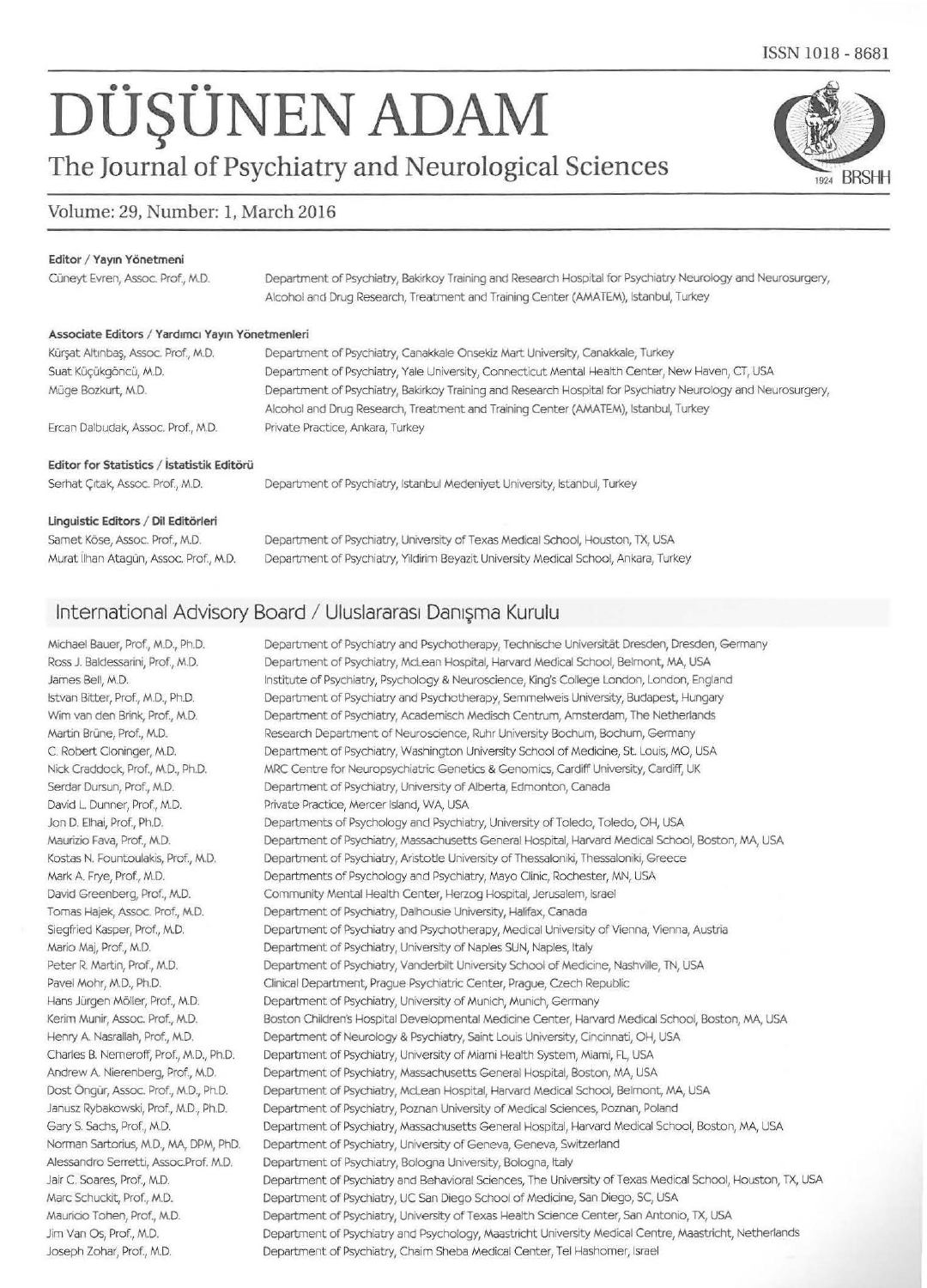#### National Advisory Board / Ulusal Danisma Kurulu

Köksal Alptekin, Prof., M.D. E. Cem Atbasoălu, Prof., M.D. Murad Atmaca, Prof., M.D. Orner Aydemir, Prof., M.D. lsın Baral Kulaksızoğlu, Prof., M.D. Mustafa Bilici, Prof., M.D. Can Cimilli, Prof., M.D. Mesut Çetin, Prof., M.D. Nesrin Dilbaz, Prof., M.D. Oman Dogan, Prof., M.D. Ertuğrul Esel, Prof., M.D. Ali Saffet Gönül, Prof., M.D. Hüseyin Gülec, Assoc. Prof., M.D. Hasan Herken, Prof., M.D. oguz Karamustafahoglu, Prof., M.D. İsmet Kırpınar, Prof. M.D. Levent Küey, Assoc. Prof., M.D. Timuc;in Oral, Prof., M.D. Ayşegül Özerdem, Prof., M.D. Haluk A. Savaş, Prof., M.D. Mehmet Zihni Sungur, Prof., M.D. Vedat \$ar, Prof., M.D. Lut Tamam, Prof., M.D. Raşit Tükel, Prof., M.D., Hakan Türkçapar, Prof., M.D. Alp Üçok, Prof., M.D. Özden Şükran Üneri, Assoc. Prof., M.D. Simavi Vahip, Prof, M.D. Erda! Vardar, Prof., M.D. Medaim Yanık, Prof., M.D. Mustafa Yıldız, Prof., M.D. Department of Psychiatry, Dokuz Eylul University, School of Medicine, lzmir, Turkey Department of Psychiatry, Ankara University, School of Mediane, Ankara, Turkey Department of Psychiatry, Firat University, School of Medicine, Elazig, Turkey Department of Psychiatry, Celal Bayar University, School of Medicine, Manisa, Turkey Department of Psychiatry, Istanbul University, Istanbul School of Medicine, Istanbul, Turkey Private Practice, Istanbul, Turkey Department of Psychiatry, Dokuz Eylul University, School of Medicine, lzmir, Turkey Private Practice, Istanbul, Turkey Department of Psychology, Uskudar University, Faculty of Humanities and Social Sciences, Istanbul, Turkey Department of Psychology, Istanbul Gelisim University, Faculty of Economics, Administrative and Social Sciences, Istanbul, Turkey Department of Psychiatry, Erciyes University, School of Medicine, Kayseri, Turkey Department of Psychiatry, Ege University, School of Medicine, lzmir, Turkey Department of Psychiatry, Erenkoy Training and Research Hospital for Psychiatry, Istanbul, Turkey Department of Psychiatry, Pamukkale University, School of Medicine, Denizli, Turkey Department of Psychology, Uskudar University, Faculty of Humanities and Social Sciences, Istanbul, Turkey Department of Psychiatry, Bezmialem Vakrf University, School of Medicine, Istanbul, Turkey Deparment of Psychology, Istanbul Bilgi University, Faculty of Social Sciences and Humanities, Istanbul, Turkey Private Practice, Istanbul, Turkey Department of Psychiatry, Dokuz Eylul University, School of Medicine, lzmir, Turkey Department of Psychiatry, Gaziantep University, School of Medicine, Gaziantep, Turkey Department of Psychiatry, Marmara University, School of Medicine, Istanbul, Turkey Department of Psychiatry, Koc University, School of Medicine, Istanbul, Turkey Department of Psychiatry, Cukurova University, School of Medicine, Adana, Turkey Department of Psychiatry, Istanbul University, School of Medione, Istanbul, Turkey Deparment of Psychology, Hasan Kalyoncu University, Faoulty of Economics, Administrative and Sodal Sciences, Gaziantep, Turkey Department of Psychiatry, Istanbul University, Istanbul School of Medicine, Istanbul, Turkey Department of Child Psychiatry, Dr. Sami Ulus Maternity and Children's Research and Education Hospital, Ankara, Turkey Department of Psychiatry, Ege University, School of Medicine, lzmir, Turkey Department of Psychiatry, Trakya University, School of Medicine, Edirne, Turkey Department of Psychology, Istanbul Sehir University, College of Humanities and Social Sciences, Istanbul, Turkey Department of Psychiatry, Kocaeli University, School of Medicine, Kocaeli, Turkey

Papers and the opinions in the Journal are the responsibility of the authors.

Dergide yer alan yazılardan ve aktanlan görüşlerden yazarlar sorumludur.

This is a medical scientific journal, published quarterly in March, June, September, and December and distributed free.

Mart, Haziran, Eylül ve Aralık aylarında, yılda dört sayı olarak yayınlanan; tıbbi, bilimsel bir dergi olup, ilgililere ücretsiz dağıtılır.

#### Editorial Correspondence / İletişim

Bakirkoy Prof. Dr. Mazhar Osman Training and Research Hospital for Psychiatry, Neurology and Neurosurgery Bakırköy 34747 İstanbul - Turkey Phone / Telefon: +90 (212) 409 15 15 / 2111 Fax / Faks: +90 (212) 572 95 95 dusunenadam@ dusunenadamdergisi.org www.dusunenadamdergisi.org

Owner / Sahibi

The Journal is owned by Erhan Kurt, M.D., (istanbul, Turkey) on behalf of Bakirkoy Prof. Dr. Mazhar Osman Training and Research Hospital for

> Editor-in-Chief / Yazı İşleri Müdürü Cüneyt Evren, M.D., (İstanbul, Turkey)

Publishing Company / Yayınlayan

Yerküre Tanıtım ve Yayıncılık Hizmetleri A.S. Cumhuriyet Caddesi 48/39 Harbiye 34367 istanbul· Turkey Phone / Telefon: +90 (212) 240 28 20 Fax / Faks: +90 (212) 241 68 20 e-mail / e-posta: yerkure@yerkure.com.tr

Printed in / Baskı

İmak Ofset Basım Yayın Tic. ve San. Ltd. Şti. Atatürk Cad. Göl Sok. No: 1, Yenibosna - İstanbul Phone *1* Telefon: +90 (212) 656 49 97 www.imakofsetcom.tr

Publication Type / Yayın Türü: Quarterly Periodical / Genel Süreli, 3 Ayda Bir Yayınlanır

Diişiinen Adam The Journal of Psychiatry and Neurological Sciences is included in; the Scopus, Embase, Psych|NFO / Psychological Abstracts, EBSCO Academic Search Complete, *EBSCO TOC Premier, CINAHL, ClRRIE, Citefaaor, Index Copernicus, Cabell's Directory, ProQuest Academic Research Library, ProQuest Central, Directory of Open Access journals (DO A}), Google Scholar, Summon Serial Solutions, Ulrich's Database, Open }-Gate, lnfobase, DR}! (Directory of Resoardr journals Index),*  ISRA (International Society for Research Activity), Genamics JournalSeek, Journalindex.net, Researchbib, Worldcat, HINARI, ScopeMed, Akademik Dizin, Index Scholar, *Academic journals Database, Trlrkiye Citation Index, Turkish Psychiatry Index, Tiirk Mer/line, TUBITAK's Turkish Medica/ Index* 

@

*This publication is printed on acid-free paper that meets the international standart ISO 9706: 1994 (Requirements for Permanence).*  Bu yayında ISO 9706: 1994 uluslararası standartlarına uygun olarak asitsiz kağıt kullanılmıştır.

www.dusunenadamdergisi.org I ISSN: 1018-8681 (Print edition) I ISSN: 1309-5749 (Electronic edition)